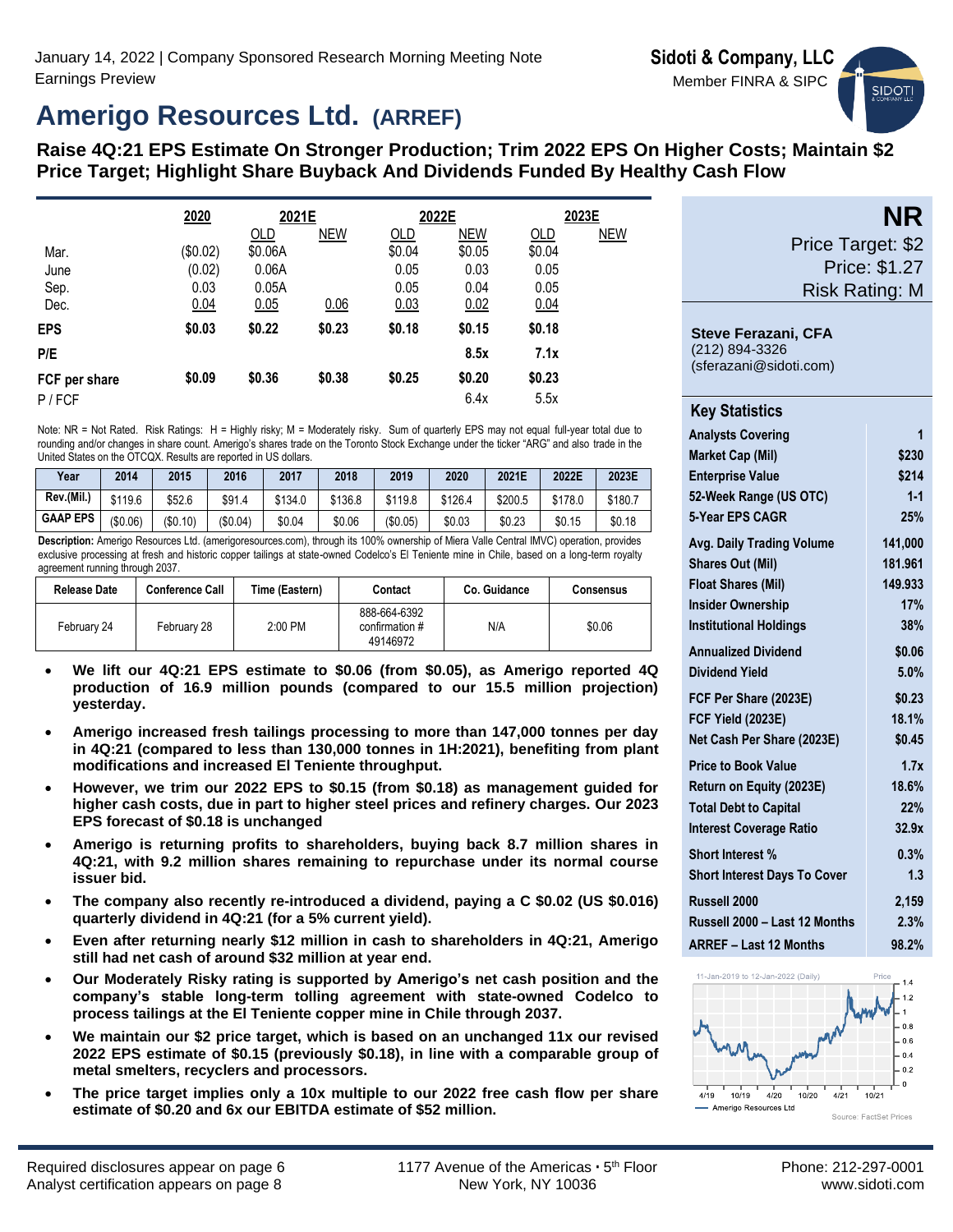### AMERIGO RESOURCES LTD.

**We lift our 4Q:21 EPS estimate on stronger production.** Yesterday Amerigo reported 4Q:21 production of 16.9 million pounds, well ahead of our 15.5-million-pound projection. The quarterly production number marked the high point for the year as Amerigo benefited from increased fresh tailings processing. Amerigo has completed modifications of its "copper factory" to increase production of fresh tailings at El Teniente. Not only are costs lower to process fresh tailings but historical tailings depletion is reduced. Fresh tailings accounted for 55% of production in 4Q:21 compared to only 45% in 1Q. While cash costs per pound rose modestly sequentially to \$1.68 per pound (from \$1.61 in 3Q), costs per pound were still lower than in 1H:21, due in part to higher production. Given higher production, only modest cost increases and still healthy copper prices of around \$4.39 per pound in 4Q, we raise our 4Q:21 EPS estimate to \$0.06 (from \$0.05).

**However, we trim our 2022 EPS projection on higher costs.** Management guided for 61.9 million pounds of production in 2022, modestly below 2021 production of 63.4 million pounds, but essentially in-line with our estimate. We model copper prices of \$4.25 per pound in 1Q:22 and \$4 for the remainder of the year. The company does expect higher costs in 2022 with cash costs increasing to \$1.90 per pound (from \$1.75 per pound in 2021), reflecting higher treatment and refinery charges, increased griding costs (due to higher steel prices) and reduced molybdenum by-product credits (as less moly is recovered from fresh tailings). Given the cost pressures, we reduce our 2022 EPS estimate to \$0.15 (from \$0.18). We note higher costs will be partially offset by a reduced share count (given the ongoing share repurchase program) and lower interest expense, resulting from semi-annual debt repayments of \$3.5 million and the 2021 refinancing.

**Amerigo is returning profits to shareholders, supported by a healthy balance sheet and long-term tolling agreement with Codelco.** The company repurchased 8.7 million shares in 4Q:21 and has the opportunity to buy back an additional 9.2 million shares through its normal course issuer bid. Amerigo also reinstated its dividend in 4Q:21, paying a quarterly dividend of C\$0.02 (US\$0.016) in the quarter. Even after returning \$11.8 million to shareholders in the quarter, Amerigo still had about \$32 million in net cash at the end of the year (compared to about \$35 million at the end of the previous quarter). We project free cash flow per share of \$0.20 (previously \$0.25) in 2022 and \$0.23 in 2023. Amerigo only requires about \$6 million in annual maintenance capex (about 3% of our projected 2021 revenue). Management also expects to spend about \$4.7 million in 2022, in part to upgrade the aerial tailings channel to meet increased fresh tailings processing, as well as reinforcing slurry and water lines.

**We project 12% year over year revenue growth in 4Q:21 on higher copper prices and increased production.** We model nearly 25% improvement in copper prices and almost 3% production growth. We anticipate operating margin expansion of 570 basis points and rising copper prices more than offset increased cash costs. Similarly we assume modest copper price growth and increased production, as well as a positive fair value adjustment due to higher prices, resulting in estimated 10% sequential revenue improvement.

| <b>Exhibit 1: Amerigo Resources Quarterly Estimate Table</b> |                |              |            |          |                         |         |          |  |  |  |
|--------------------------------------------------------------|----------------|--------------|------------|----------|-------------------------|---------|----------|--|--|--|
|                                                              | 4Q:21 Estimate | 3Q:21 Actual | QoQ Change | % Change | 4Q:20 Actual YoY Change |         | % Change |  |  |  |
| Revenue (thou.)                                              | \$52,923       | \$48,132     | \$4,791    | 10.0%    | \$47,188                | \$5,735 | 12.2%    |  |  |  |
| Operating income                                             | 16.406         | 12.646       | 3.760      | 29.7%    | 11.925                  | 4.481   | 37.6%    |  |  |  |
| Margin                                                       | 31.0%          | 26.3%        |            |          | 25.3%                   |         |          |  |  |  |
| <b>Adjusted EPS</b>                                          | \$0.06         | \$0.05       | \$0.02     | 41.2%    | \$0.04                  | \$0.02  | 60.3%    |  |  |  |
| <b>Production (millions of lbs.)</b>                         | 16.90          | 15.99        | 0.91       | 5.7%     | 16.45                   | 0.45    | 2.7%     |  |  |  |
| Copper price (\$/lb.)                                        | \$4.39         | \$4.23       | 0.16       | 3.8%     | \$3.52                  | 0.87    | 24.7%    |  |  |  |
| Cash cost (per lb.)                                          | 1.68           | 1.61         | 0.07       | 4.3%     | 1.65                    | 0.03    | 1.8%     |  |  |  |

Sources: Company reports and Sidoti & Company, LLC estimates

| <b>Valuation</b> |               | term agreement with Codelco, the world's largest copper mining company. | We maintain our \$2 price target, which is based on an unchanged 11x to our revised 2022 EPS<br>estimate of \$0.15. The target implies 10x our 2022 free cash flow estimate of \$0.20, less than 9x our 2023<br>free cash flow projection of \$0.23 and 6x our 2022 EBITDA estimate of \$52 million. We note cash flow easily<br>supports the current C \$0.08 or US \$0.064 annual dividend and additional share repurchases. Our<br>Moderately Risky rating is supported by the \$32 million net cash position as of year-end 2021 and its long- |
|------------------|---------------|-------------------------------------------------------------------------|----------------------------------------------------------------------------------------------------------------------------------------------------------------------------------------------------------------------------------------------------------------------------------------------------------------------------------------------------------------------------------------------------------------------------------------------------------------------------------------------------------------------------------------------------|
| <b>Key Risks</b> | Copper prices | <b>Droughts</b>                                                         | Chilean government policies                                                                                                                                                                                                                                                                                                                                                                                                                                                                                                                        |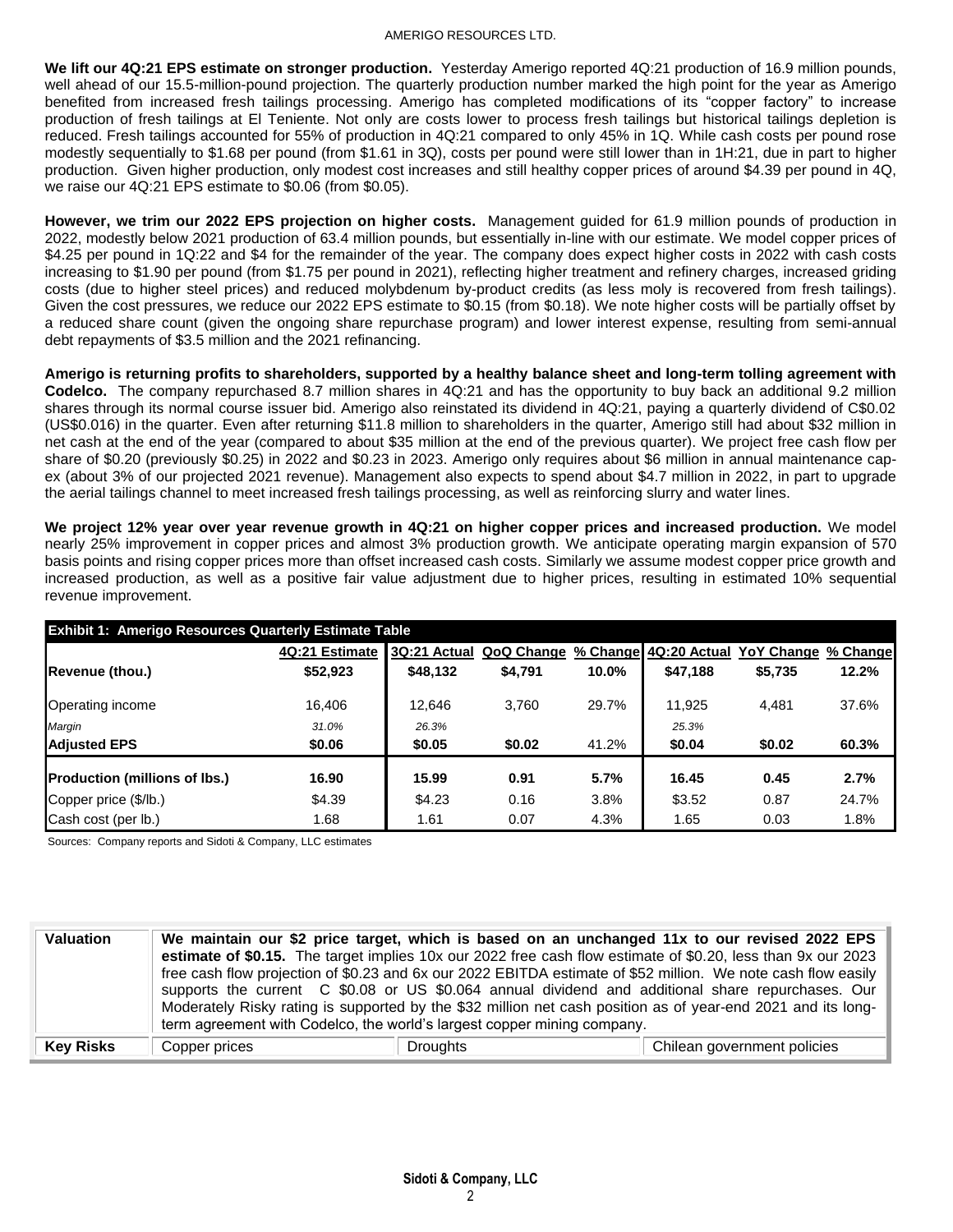#### **Exhibit 1: Amerigo Resources Ltd. Income Statement**

| (\$ in thousands, except per share data) | Mar        | Jun       | Sep       | Dec       | 2020A     | <b>MarA</b> | JunA      | <b>SepA</b> | Dec       | 2021E     | Mar       | Jun       | Sep       | Dec       | 2022E      | 2023E      |
|------------------------------------------|------------|-----------|-----------|-----------|-----------|-------------|-----------|-------------|-----------|-----------|-----------|-----------|-----------|-----------|------------|------------|
| Revenue                                  | \$15.638   | \$26,046  | \$37,555  | \$47,188  | \$126.42  | \$48.907    | \$50,503  | \$48.132    | \$52,923  | \$200,465 | \$49.225  | \$41.788  | \$43.483  | \$43,483  | \$177,979  | \$180,706  |
| Tolling and production costs             | (24, 569)  | (26, 441) | (28, 572) | (31, 459) | (111,041  | (30,029)    | (31, 376) | (33,940)    | (35, 263) | 130,608   | (34, 447) | (32, 200) | (33, 467) | (36, 467) | (136, 582) | (132, 161) |
| <b>Gross Profit</b>                      | (8,931)    | (395)     | 8,983     | 15,729    | 15,386    | 18,878      | 19,127    | 14,192      | 17,660    | 69,857    | 14,778    | 9,588     | 10,016    | 7,016     | 41,397     | 48,545     |
| General and administrative               | 3,041      | (2,534)   | (907)     | (2, 440)  | (2, 840)  | (1,625)     | (914)     | (1,007)     | (1,254)   | (4,800)   | (1, 349)  | (1, 174)  | (1,084)   | (1, 434)  | (5,041)    | (5, 130)   |
| Other income (expenses)                  | 995        | (382)     | (15)      | (1, 364)  | (766)     | (1,212)     | (146)     | (454)       |           | (1, 812)  |           |           |           |           |            |            |
| <b>Operating income</b>                  | (4, 895)   | (3,311)   | 8,061     | 11,925    | 11,780    | 16,041      | 18,067    | 12,646      | 16,406    | 63,160    | 13,429    | 8,414     | 8,932     | 5,582     | 36,357     | 43,415     |
| Finance expense                          | (2,833)    | (904)     | (784)     | (719)     | (5, 240)  | (856)       | (2, 136)  | (1, 102)    | (472)     | (4, 566)  | (472)     | (424)     | (424)     | (376)     | (1,697)    | (1, 312)   |
| Pre-tax income                           | (7, 728)   | (4, 215)  | 7.277     | 11,206    | 6.540     | 15,185      | 15,931    | 11,544      | 15,934    | 58,594    | 12,957    | 7,990     | 8,508     | 5,206     | 34,660     | 42,103     |
| Income tax expense                       | 3.699      | 613       | (1,889)   | (2,899)   | (476)     | (4,260)     | (4, 345)  | (3, 124)    | (4, 302)  | (16, 031) | (3, 498)  | (2, 157)  | (2, 297)  | (1, 406)  | (9,358)    | (11, 368)  |
| Net income                               | (4,029)    | (3,602)   | 5,388     | 8,307     | 6,064     | 10,925      | 11,586    | 8,420       | 11,632    | 42,563    | 9,458     | 5,833     | 6,211     | 3,800     | 25,302     | 30,735     |
| <b>EPS</b>                               |            |           |           |           |           |             |           |             |           |           |           |           |           |           |            |            |
| <b>Basic</b>                             | (0.02)     | (0.02)    | 0.03      | 0.05      | 0.03      | 0.06        | 0.06      | 0.05        | 0.07      | 0.23      | 0.06      | 0.03      | 0.04      | 0.02      | 0.15       | 0.18       |
| <b>Diluted</b>                           | (0.02)     | (0.02)    | 0.03      | 0.04      | 0.03      | 0.06        | 0.06      | 0.05        | 0.06      | 0.23      | 0.05      | 0.03      | 0.04      | 0.02      | 0.15       | 0.18       |
| Weighted average shares (in millions)    |            |           |           |           |           |             |           |             |           |           |           |           |           |           |            |            |
| Basic                                    | 180.7      | 180.8     | 180.8     | 180.8     | 180.8     | 181.2       | 181.8     | 181.8       | 177.8     | 180.6     | 170.8     | 167.3     | 167.8     | 168.3     | 168.5      | 167.5      |
| Diluted                                  | 180.7      | 180.8     | 182.3     | 183.0     | 181.7     | 183.1       | 185.4     | 185.4       | 181.4     | 183.9     | 174.4     | 166.9     | 167.4     | 167.9     | 169.2      | 167.2      |
| <b>Margins</b>                           |            |           |           |           |           |             |           |             |           |           |           |           |           |           |            |            |
| Gross margin                             | 57.1%      | 1.5%      | $-23.9%$  | 33.3%     | 12.2%     | 38.6%       | 37.9%     | 29.5%       | 33.4%     | 34.8%     | 30.0%     | 22.9%     | 23.0%     | 16.1%     | 23.3%      | 26.9%      |
| Operating margin                         | $-31.3%$   | $-12.7%$  | 21.5%     | 25.3%     | 9.3%      | 32.8%       | 35.8%     | 26.3%       | 31.0%     | 31.5%     | 27.3%     | 20.1%     | 20.5%     | 12.8%     | 20.4%      | 24.0%      |
| <b>EBITDA</b> margin                     | $-1.0%$    | 3.9%      | 32.8%     | 34.5%     | 23.3%     | 41.7%       | 44.3%     | 35.3%       | 39.2%     | 40.2%     | 36.1%     | 30.5%     | 30.5%     | 22.8%     | 30.1%      | 33.6%      |
| Pre-tax margin                           | $-49.4%$   | $-16.2%$  | 19.4%     | 23.7%     | 5.2%      | 31.0%       | 31.5%     | 24.0%       | 30.1%     | 29.2%     | 26.3%     | 19.1%     | 19.6%     | 12.0%     | 19.5%      | 23.3%      |
| Net margin                               | $-25.8%$   | $-13.8%$  | 14.3%     | 17.6%     | 4.8%      | 22.3%       | 22.9%     | 17.5%       | 22.0%     | 21.2%     | 19.2%     | 14.0%     | 14.3%     | 8.7%      | 14.2%      | 17.0%      |
| Tax rate                                 | 47.9%      | 14.5%     | 26.0%     | 25.9%     | 7.3%      | 28.1%       | 27.3%     | 27.1%       | 27.0%     | 27.4%     | 27.0%     | 27.0%     | 27.0%     | 27.0%     | 27.0%      | 27.0%      |
| <b>Annual Change</b>                     |            |           |           |           |           |             |           |             |           |           |           |           |           |           |            |            |
| Revenue                                  | $-43.6%$   | 14.8%     | 10.8%     | 33.0%     | 5.5%      | 212.7%      | 93.9%     | 28.2%       | 12.2%     | 58.6%     | 0.7%      | $-17.3%$  | $-9.7%$   | $-17.8%$  | $-11.2%$   | 1.5%       |
| Gross profit                             | $-552.9%$  | $-93.5%$  | 790.3%    | 346.3%    | <b>NM</b> | <b>NM</b>   | <b>NM</b> | 58.0%       | 12.3%     | <b>NM</b> | $-21.7%$  | $-49.9%$  | $-29.4%$  | $-60.3%$  | $-40.7%$   | 17.3%      |
| Operating income                         | $-1933.3%$ | $-54.7%$  | 806.7%    | 847.9%    | <b>NM</b> | <b>NM</b>   | <b>NM</b> | 56.9%       | 37.6%     | <b>NM</b> | $-16.3%$  | $-53.4%$  | $-29.4%$  | $-66.0%$  | $-42.4%$   | 19.4%      |
| Net income                               | 188.0%     | $-45.1%$  | $-358.7%$ | 1212.3%   | $-164.4%$ | <b>NM</b>   | <b>NM</b> | 56.3%       | 40.0%     | <b>NM</b> | $-13.4%$  | $-49.7%$  | $-26.2%$  | $-67.3%$  | $-40.6%$   | 21.5%      |
| <b>Diluted EPS</b>                       | 100.0%     | $-50.0%$  | -400.0%   | 300.0%    | $-160.0%$ | <b>NM</b>   | <b>NM</b> | 51.3%       | 60.3%     | <b>NM</b> | $-9.6%$   | $-41.8%$  | $-18.3%$  | $-64.7%$  | $-35.1%$   | 23.5%      |

*Source: Sidoti & Company, LLC and company reports.*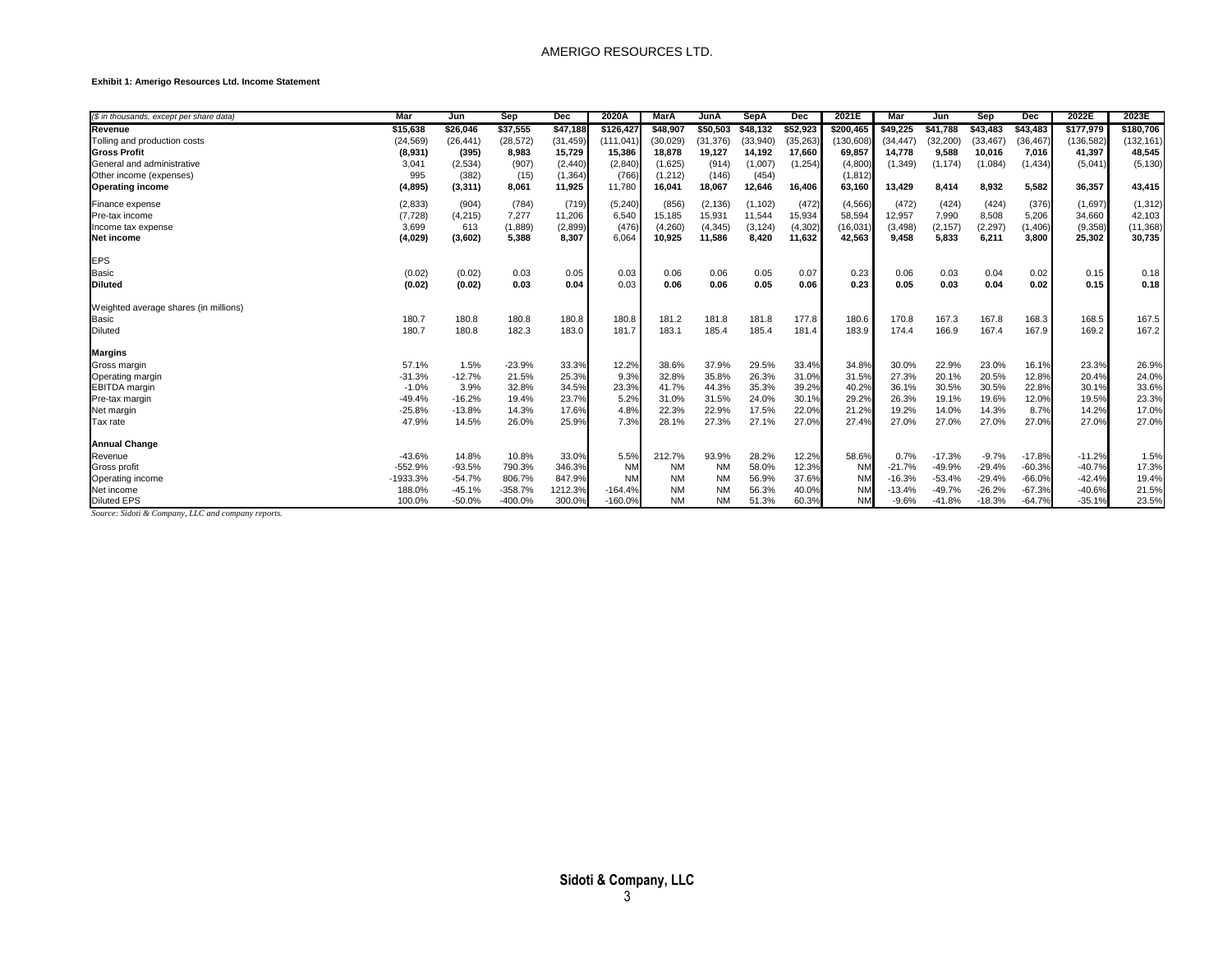#### **Exhibit 2: Amerigo Resources Ltd. Statement of Cash Flows**

| (\$ in thousands, except per share data)              | Mar       | Jun         | Sep      | Dec          | 2020A     | MarA         | JunA        | SepA     | Dec       | 2021E     | Mar       | Jun      | Sep      | <b>Dec</b> | 2022E     | 2023E     |
|-------------------------------------------------------|-----------|-------------|----------|--------------|-----------|--------------|-------------|----------|-----------|-----------|-----------|----------|----------|------------|-----------|-----------|
| <b>Net income</b>                                     | (\$4,029) | ( \$3,602]  | \$5,388  | \$8,307      | \$6,064   | \$10,925     | \$11,586    | \$8,420  | \$11,632  | \$42,563  | \$9,458   | \$5,833  | \$6,211  | \$3,800    | \$25,302  | \$30,735  |
| Gain on investment                                    |           |             |          |              |           |              |             |          |           |           |           |          |          |            |           |           |
| Depreciation and amortization                         | 4,736     | 4,338       | 4,271    | 4,349        | 17,694    | 4,376        | 4,321       | 4,325    | 4,325     | 17,347    | 4,325     | 4,325    | 4,325    | 4,325      | 17,300    | 17,300    |
| Bad debt recovery / expense                           |           |             |          |              |           |              |             |          |           |           |           |          |          |            |           |           |
| Loss from change in estimates                         |           |             |          |              |           |              |             |          |           |           |           |          |          |            |           |           |
| Impairment charges                                    | 2,303     | $\Omega$    | 0        | 2,554        | 4,857     |              | 86          | -9       |           | 844       |           |          |          |            |           |           |
|                                                       | (3,785)   | (614)       | 1,886    | 2,897        | 384       | 749<br>4,254 | 1,400       | (465)    |           | 5,189     |           |          |          |            |           |           |
| Deferred income tax expense / recovery                |           | 1,826       |          |              |           |              |             |          |           |           |           |          |          |            |           |           |
| Changes in fair value of royalties to related parties | (3,945)   |             | 43       | 1,090        | (986)     | 377          | (8)         | (178)    |           | 191       |           |          |          |            |           |           |
| Other                                                 |           |             |          |              |           | (43)         | (3)         | 15       |           | (31)      |           |          |          |            |           |           |
| Unrealized foreign exchange expense / gain            | (493)     | 114         | (213)    | (102)        | (694)     | (233)        | 64          | 688      |           | 519       |           |          |          |            |           |           |
| Share-based payments                                  | 10        | 29          | 32       | 43           | 114       | 89           | 188         | 188      |           | 465       |           |          |          |            |           |           |
| Finance expense / gains                               | 1,088     | 684         | (820)    | 567          | 1,519     | (454)        | (567)       | 1,065    |           | 44        |           |          |          |            |           |           |
| Restricted cash                                       |           |             |          |              |           |              | (4,200)     | (2, 241) |           | (6, 441)  |           |          |          |            |           |           |
| Trade, other receivables and taxes receivable         | 7,491     | (4,087)     | (428)    | (10, 173)    | (7, 197)  | 5,896        | 3,486       | 7,298    | (11, 710) | 4,970     | (367)     | 5,797    | (2, 598) | 870        | 3,702     | (514)     |
| Inventories                                           | (2, 312)  | 1,871       | 143      | 887          | 589       | (1,862)      | (252)       | 1,791    | (2, 426)  | (2,749)   | 666       | 1,339    | (305)    | 435        | 2,134     | (312)     |
| Trade and other payables                              | (1,754)   | 2,633       | 1,250    | (8, 149)     | (6,020)   | 279          | 1,492       | 3,604    | (1,667)   | 3,708     | 2,389     | (2, 157) | (371)    | 1,045      | 907       | (1, 566)  |
| Other                                                 | (671)     | (2,070)     | 3,681    | 2,787        | 3,727     | 3,783        | 4,309       | 863      | 2,043     | 10,998    | (2, 519)  | (3,598)  | 798      | $\Omega$   | (5, 319)  | 128       |
| Payment of severance                                  |           |             |          |              | (470)     |              |             |          |           |           |           |          |          |            |           |           |
| Payment of long-term employee benefits                |           |             |          |              |           |              |             |          |           |           |           |          |          |            |           |           |
| Net cash provided from operating activities           | (1,378)   | 1,132       | 15.384   | 4,639        | 19,777    | 28,136       | 21.902      | 25,382   | 2,197     | 77,617    | 13,951    | 11,539   | 8,060    | 10,475     | 44,025    | 45,771    |
| Purchase of plant and equipment and evaluation assets | (468)     | (810)       | (540)    | (976)        | (2,794)   | (563)        | (839)       | (6,022)  | (600)     | (8,024)   | (1, 200)  | (6,500)  | (1,500)  | (1,500)    | (10, 700) | (7, 300)  |
| Capitalized interest on borrowings                    |           |             |          |              |           |              |             |          |           |           |           |          |          |            |           |           |
| Proceeds from the sale of plant and equipment         |           |             |          |              |           |              |             |          |           |           |           |          |          |            |           |           |
| Payment of capitalized interest                       |           |             |          |              |           |              |             |          |           |           |           |          |          |            |           |           |
| Proceeds from sale of investments                     | 75        | $\Omega$    | 0        | (1)          | 74        | 3,852        | $\mathbf 0$ |          |           | 3,852     |           |          |          |            |           |           |
| Net cash from investing activities                    | (393)     | (810)       | (540)    | (977)        | (2,720)   | 3,289        | (839)       | (6,022)  | (600)     | (4, 172)  | (1,200)   | (6,500)  | (1,500)  | (1,500)    | (10, 700) | (7, 300)  |
| <b>Dividends</b>                                      |           |             |          |              |           |              |             |          | (2,903)   |           | (2,791)   | (2,671)  | (2,679)  | (2,687)    | (10, 828) | (10, 700) |
| Repayment of borrowings and transaction costs         | (4,686)   | 0           | (4,685)  | $\mathbf 0$  | (9, 371)  | (6, 547)     | (10, 233)   | (1,861)  | (1,700)   | (20, 341) |           | (3,500)  |          | (3,500)    | (7,000)   | (7,000)   |
| Proceeds from borrowings, net of transaction costs    |           |             |          |              |           |              |             | (43)     |           | (43)      |           |          |          |            |           |           |
| Lease repayments                                      | (209)     | (403)       | (345)    | (446)        | (1,403)   | (345)        | (341)       | (252)    |           | (938)     |           |          |          |            |           |           |
| <b>Issuance of shares</b>                             | 116       | $\mathbf 0$ | $\Omega$ | $\Omega$     | 116       | $\Omega$     | $\Omega$    |          | (9.0)     | (9)       | (9,000)   |          |          |            | (9,000)   |           |
| Net cash from financing activities                    | (4,779)   | (403)       | (5,030)  | (446)        | (10, 658) | (6, 892)     | (10, 574)   | (2, 156) | (4,612)   | (24, 234) | (11, 791) | (6,171)  | (2,679)  | (6, 187)   | (26, 828) | (17,700)  |
| Effect of exchange rate changes                       | (42)      | (2)         | 168      | 398          | 522       | 25           | (223)       | (1, 168) |           | (1, 366)  |           |          |          |            |           |           |
| Changes in cash and cash equivalents                  | (6, 592)  | (83)        | 9,982    | 3,614        | 6,921     | 24,558       | 10,266      | 16,036   | (3,015)   | 47,845    | 960       | (1, 132) | 3,881    | 2,788      | 6,497     | 20,770    |
| Cash and equivalents at beginning of period           | 7,164     | $\mathbf 0$ | 0        | $\mathbf{0}$ | 7.164     | 14,085       | 38.643      | 48,909   | 64,945    | 14,085    | 61,930    | 62,890   | 61,758   | 65,639     | 61,930    | 68,427    |
| Cash and equivalents at end of period                 | 572       | (83)        | 9,982    | 3,614        | 14,085    | 38,643       | 48,909      | 64,945   | 61,930    | 61,930    | 62,890    | 61,758   | 65,639   | 68,427     | 68,427    | 89,197    |
| Free cash flow                                        | (1,846)   | 322         | 14.844   | 3,663        | 16,983    | 27,573       | 21,063      | 19,360   | 1,597     | 69,593    | 12,751    | 5,039    | 6,560    | 8,975      | 33,325    | 38,471    |
| Free cash flow per share                              | (\$0.01)  | \$0.00      | \$0.08   | \$0.02       | \$0.09    | \$0.15       | \$0.11      | \$0.10   | \$0.01    | \$0.38    | \$0.07    | \$0.03   | \$0.04   | \$0.05     | \$0.20    | \$0.23    |

*Source: Sidoti & Company, LLC and company reports.*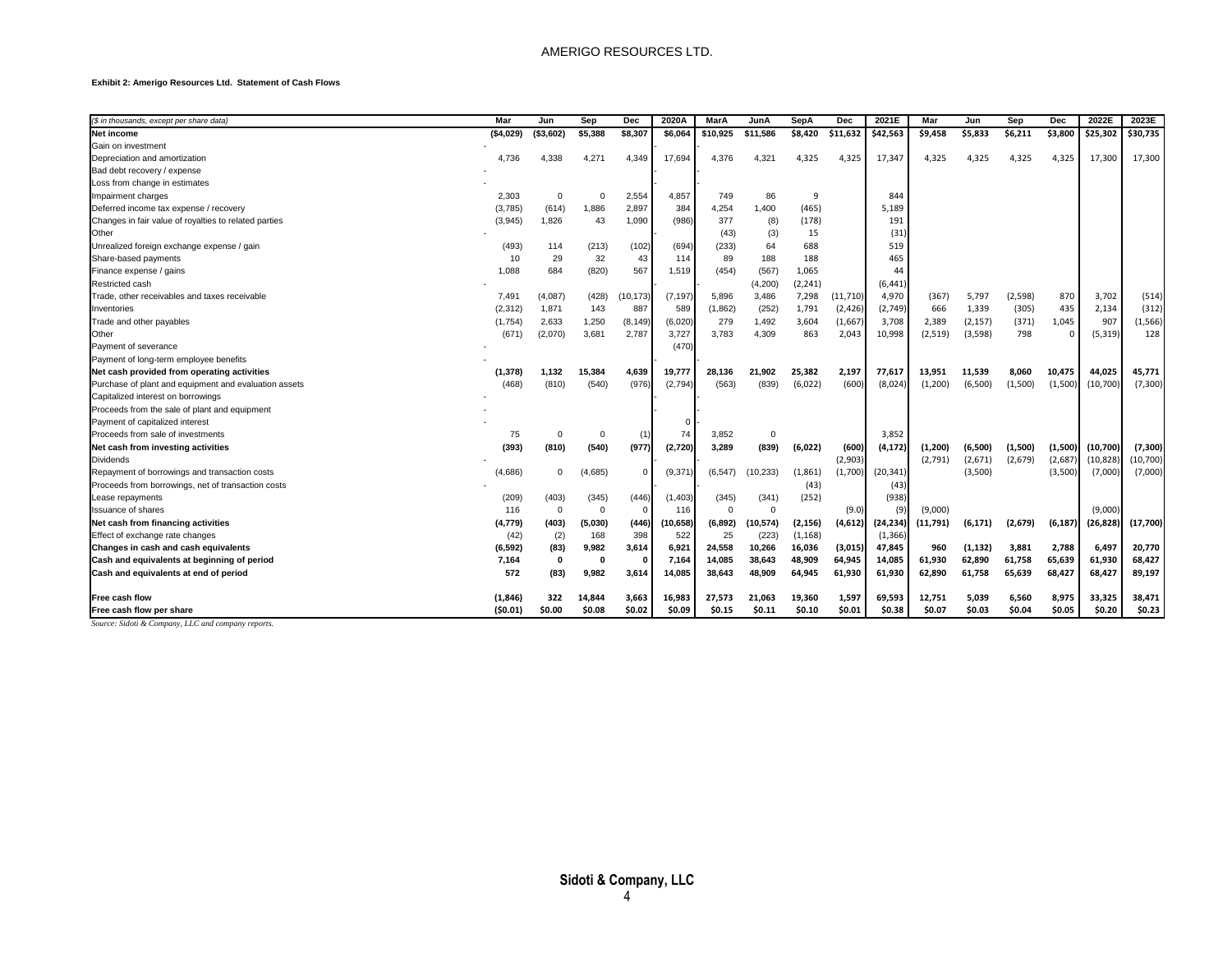### **Exhibit 3: Amerigo Resources Ltd Balance Sheet**

| (\$ in thousands, except per share data)              | Mar             | Jun                                 | Sep                      | 2020A           | MarA            | JunA              | <b>SepA</b>       | 2021E             | 2022E             | 2023E    |
|-------------------------------------------------------|-----------------|-------------------------------------|--------------------------|-----------------|-----------------|-------------------|-------------------|-------------------|-------------------|----------|
| Cash and cash equivalents                             | \$572           | \$489                               | \$10,471                 | \$14,085        | \$38,643        | \$48,909          | 564,945           | 561,930           | \$68,427          | \$89,197 |
| Restricted cash                                       |                 |                                     |                          |                 |                 | 700               | 2,941             | 2,941             | 2,941             | 2,941    |
| Trade and other receivables                           | 2,052           | 6,011                               | 13,779                   | 21,387          | 16,308          | 12,601            | 4,167             | 15,877            | 12,175            | 12,689   |
| Prepaid expenses                                      | 640             | 771                                 | 670                      | 869             | 50              | 270               | 473               | 473               | 473               | 473      |
| Inventories                                           | 10,269          | 8,414                               | 8,303                    | 7,271           | 8,693           | 8,941             | 7,100             | 9,526             | 7,392             | 7,704    |
| Other assets                                          | $\mathbf 0$     | $\mathbf 0$                         | O                        |                 | $\mathbf 0$     | $\mathbf 0$       | 923               | 923               | 923               | 923      |
| <b>Total current assets</b>                           | 13,533          | 15,685                              | 33,223                   | 43,612          | 63,694          | 71,421            | 80,549            | 91,670            | 92,331            | 113,928  |
| Restricted cash                                       |                 |                                     |                          |                 |                 | 3,500             | 3,500             | 3,500             | 3,500             | 3,500    |
| Property, plant and equipment                         | 194,492         | 190,919                             | 187,262                  | 184,805         | 181,090         | 178,473           | 182,030           | 178,305           | 171,705           | 161,705  |
| Investments                                           | 1,356           | 2,119                               | 2,681                    | 4,401           |                 |                   |                   |                   |                   |          |
| Intangible assets                                     | 3,966           | 3,910                               | 3,854                    | 3,798           | 3,742           | 3,686             | 3,631             | 3,631             | 3,631             | 3,631    |
| Other non-current assets                              | 825             | 829                                 | 814                      | 806             | 797             | 791               | 776               | 776               | 776               | 776      |
| Deferred income tax asset                             | $\overline{4}$  | $\overline{7}$                      | 8                        | 153             | 161             | 188               | 177               | 177               | 177               | 177      |
| <b>Total assets</b>                                   | 214,176         | 213,469                             | 227,842                  | 237,575         | 249,484         | 258,059           | 270,663           | 278,059           | 272,120           | 283,717  |
| Current portion of borrowings                         | 9,399           | 9,898                               | 14,215                   | 17,059          | 14,894          | 10,685            | 9,214             | 9,214             | 9,214             | 9,214    |
| Trade and other payables                              | 17,953          | 20,363                              | 21,544                   | 14,579          | 15,912          | 15,642            | 17,535            | 15,868            | 16,775            | 15,209   |
| <b>DET</b> royalties                                  | 8,612           | 6,543                               | 10,223                   | 13,010          | 16,794          | 21,103            | 21,966            | 24,009            | 18,690            | 18,818   |
| Interest rate swap                                    | 2,390           | 2,502                               | 2,110                    | 2,171           | 1,949           | 632               | 1,246             | 1,246             | 1,246             | 1,246    |
| Current portion of leases                             | 1,430           | 1,470                               | 1,522                    | 1,643           | 1,559           | 1,495             | 1,288             | 1,288             | 1,288             | 1,288    |
| Current portion of related party derivative liability | 1,230           | 1,598                               | 1,777                    | 1,196           | 1,086           | 1,137             | 1,226             | 1,226             | 1,226             | 1,226    |
| Current income tax liabilities                        | 137             | 30                                  | 6                        | 97              | 12              | 2,921             | 6,509             | 6,509             | 6,509             | 6,509    |
| <b>Total current liabilities</b>                      | 41,151          | 42,404                              | 51,397                   | 49,755          | 52,206          | 53,615            | 58,984            | 59,360            | 54,948            | 53,510   |
| <b>Borrowings</b>                                     | 41,176          | 41,249                              | 39,046                   | 36,709          | 32,095          | 26,821            | 26,839            | 25,139            | 18,139            | 11,139   |
| Deferred income tax liability                         | 21,278          | 20,667                              | 22,553                   | 25,590          | 29,855          | 31,283            | 30,828            | 30,828            | 30,828            | 30,828   |
| Royalty derivative to related parties                 | 7,125           | 8,857                               | 8,832                    | 10,099          | 10,151          | 9,838             | 9,566             | 9,566             | 9,566             | 9,566    |
| Asset retirement obligation                           |                 |                                     | $\overline{\phantom{a}}$ |                 |                 |                   |                   |                   |                   |          |
| Other non-current liabilities                         |                 |                                     |                          |                 |                 |                   |                   |                   |                   |          |
| Leases                                                | 4,439           | 4,243                               | 4,040                    | 4,091           | 3,672           | 3,291             | 2,639             | 2,639             | 2,639             | 2,639    |
| Severance provisions                                  | 901             | 972                                 | 1,033                    | 649             | 685             | 686               | 623               | 623               | 623               | 623      |
| Interest rate swap                                    |                 |                                     |                          |                 |                 |                   |                   |                   |                   |          |
| <b>Total liabilities</b>                              | 116,070         | 118,392                             | 126,901                  | 126,893         | 128,664         | 125,534           | 129,479           | 128,155           | 116,743           | 108,305  |
| <b>Total equity</b>                                   | 98,106          | 95,077                              | 100,941                  | 110,682         | 120,820         | 132,525           | 141,184           | 149,904           | 155,377           | 175,412  |
| <b>Total equity and liabilities</b>                   | 214,176         | 213,469                             | 227,842                  | 237,575         | 249,484         | 258,059           | 270,663           | 278,059           | 272,120           | 283,717  |
|                                                       |                 |                                     |                          |                 |                 |                   |                   |                   |                   |          |
| <b>Ratios</b><br>Net cash (debt)                      |                 | $(550,003)$ $(550,658)$ $(542,790)$ |                          | ( \$39, 683)    | ( \$8,346)      | \$15,603          | \$35,333          | \$34,018          | \$47,515          | \$75,285 |
|                                                       |                 |                                     |                          |                 |                 |                   |                   |                   |                   | \$0.45   |
| Net cash (debt) per share<br>Net leverage             | (50.28)<br>6.4x | (50.28)<br>4.3x                     | (50.23)<br>2.3x          | (50.22)<br>1.3x | (50.05)<br>0.2x | \$0.08<br>$-0.2x$ | \$0.19<br>$-0.5x$ | \$0.19<br>$-0.4x$ | \$0.28<br>$-0.9x$ | $-1.2x$  |
| Book value per share                                  | 0.54            | 0.53                                | 0.55                     | 0.61            | 0.66            | 0.71              | 0.76              | 0.82              | 0.92              | 1.05     |
| Tangible book per share                               | 0.52            | 0.50                                | 0.53                     | 0.59            | 0.64            | 0.69              | 0.74              | 0.80              | 0.90              | 1.03     |
| Return on Assets (ROA)                                | $-7.2%$         | $-6.7%$                             | 9.8%                     | 2.6%            | 17.9%           | 18.3%             | 12.7%             | 16.5%             | 9.2%              | 11.1%    |
| Return on Equity (ROE)                                | $-16.1%$        | $-14.9%$                            | 22.0%                    | 5.7%            | 37.8%           | 36.6%             | 24.6%             | 32.7%             | 16.6%             | 18.6%    |

*Source: Sidoti & Company, LLC and company reports.*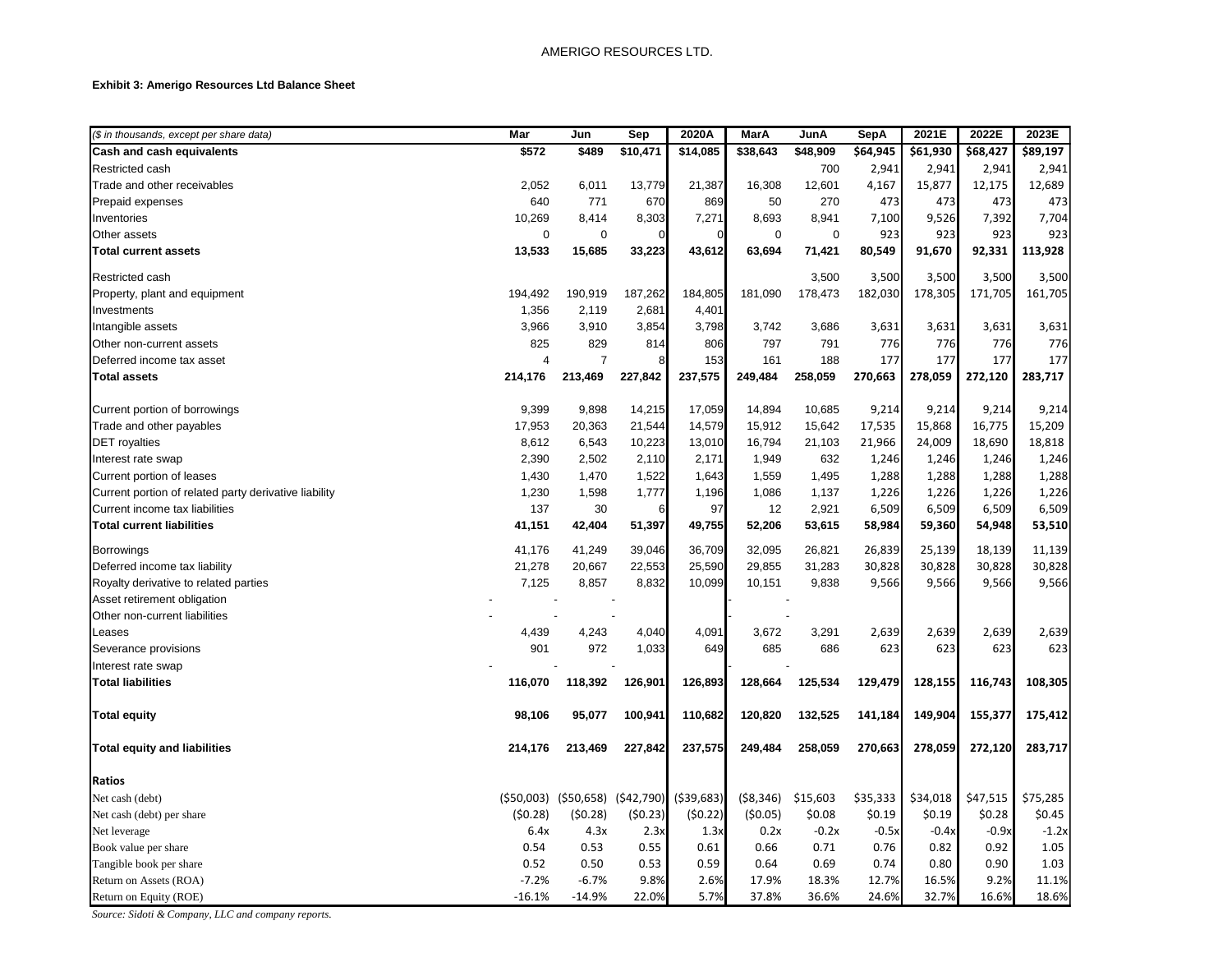### **Appendix** Required Disclosures

# **Required Disclosures**

## **Amerigo Resources Ltd. (ARREF-\$1.27) NR Price Target: \$2 Risk Rating: M**

### Rating and Price Target History Table

| Action Date |                          | Px Rating PT Risk Rating |     |  |
|-------------|--------------------------|--------------------------|-----|--|
|             | Initiation 11/22/21 1 NR |                          | 2 M |  |



| <b>Valuation</b> | Codelco, the world's largest copper mining company. | We maintain our \$2 price target, which is based on an unchanged 11x to our revised 2022 EPS estimate of<br>\$0.15. The target implies 10x our 2022 free cash flow estimate of \$0.20, less than 9x our 2023 free cash<br>flow projection of \$0.23 and 6x our 2022 EBITDA estimate of \$52 million. We note cash flow easily supports<br>the current C \$0.08 or US \$0.064 annual dividend and additional share repurchases. Our Moderately Risky<br>rating is supported by the \$32 million net cash position as of year-end 2021 and its long-term agreement with |                             |
|------------------|-----------------------------------------------------|-----------------------------------------------------------------------------------------------------------------------------------------------------------------------------------------------------------------------------------------------------------------------------------------------------------------------------------------------------------------------------------------------------------------------------------------------------------------------------------------------------------------------------------------------------------------------|-----------------------------|
| <b>Key Risks</b> | Copper prices                                       | <b>Droughts</b>                                                                                                                                                                                                                                                                                                                                                                                                                                                                                                                                                       | Chilean government policies |

**Sidoti & Company.**Sidoti & Company, LLC is a licensed broker/dealer, and publishes research reports about some of the securities it follows. All research published by Sidoti & Company, LLC is based on public information, or on information from the company discussed in the report that that company is required to promptly make public . This report was prepared for market professionals and institutional investor customers. Market professionals and institutional investors should consider this report as only one factor in making their investment decisions. This report is for information purposes only and is not intended as an offer to sell or a solicitation to buy securities. This research report is not a substitute for the exercise of your independent judgment. Information contained herein is based on sources we believe to be reliable but we do not guarantee their accuracy. The stock rating on this report reflects the analyst's recommendation based on a 12-month period. It should be presumed that the analyst who authored this report has had discussions with the subject company to ensure factual accuracy prior to publication.

Sidoti does NOT own securities of the issuers described herein, and Sidoti does not make a market in any securities. Sidoti does not engage in, or receive compensation from, any investment banking or corporate finance-related activities with the company discussed in the report. Sidoti's contracts with issuers protect Sidoti's full editorial control of all research, timing of release of reports, and release from liability for negative reports. To ensure further independence, the company discussed in the report has agreed to a minimum coverage term of one Initiation Report and three Update Reports, which that company cannot unilaterally terminate earlier. Sidoti & Company, LLC takes steps to ensure analyst independence including setting fees in advance and utilizing analysts who must abide by the CFA Institute Code of Ethics and Standards of Professional Conduct. Each Sidoti & Company, LLC analyst has full discretion on the rating and revenue target based on his or her own due diligence. Analysts are paid in part based on overall profitability of Sidoti & Company, LLC. Such profitability is derived from a variety of sources and includes payments received from issuers of securities covered by Sidoti & Company, LLC for services described below. No part of analyst compensation was, or will be, directly or indirectly, related to the specific recommendations or views expressed in any report or article. All issuers to be considered for research obtain the approval of a stock selection committee comprised of the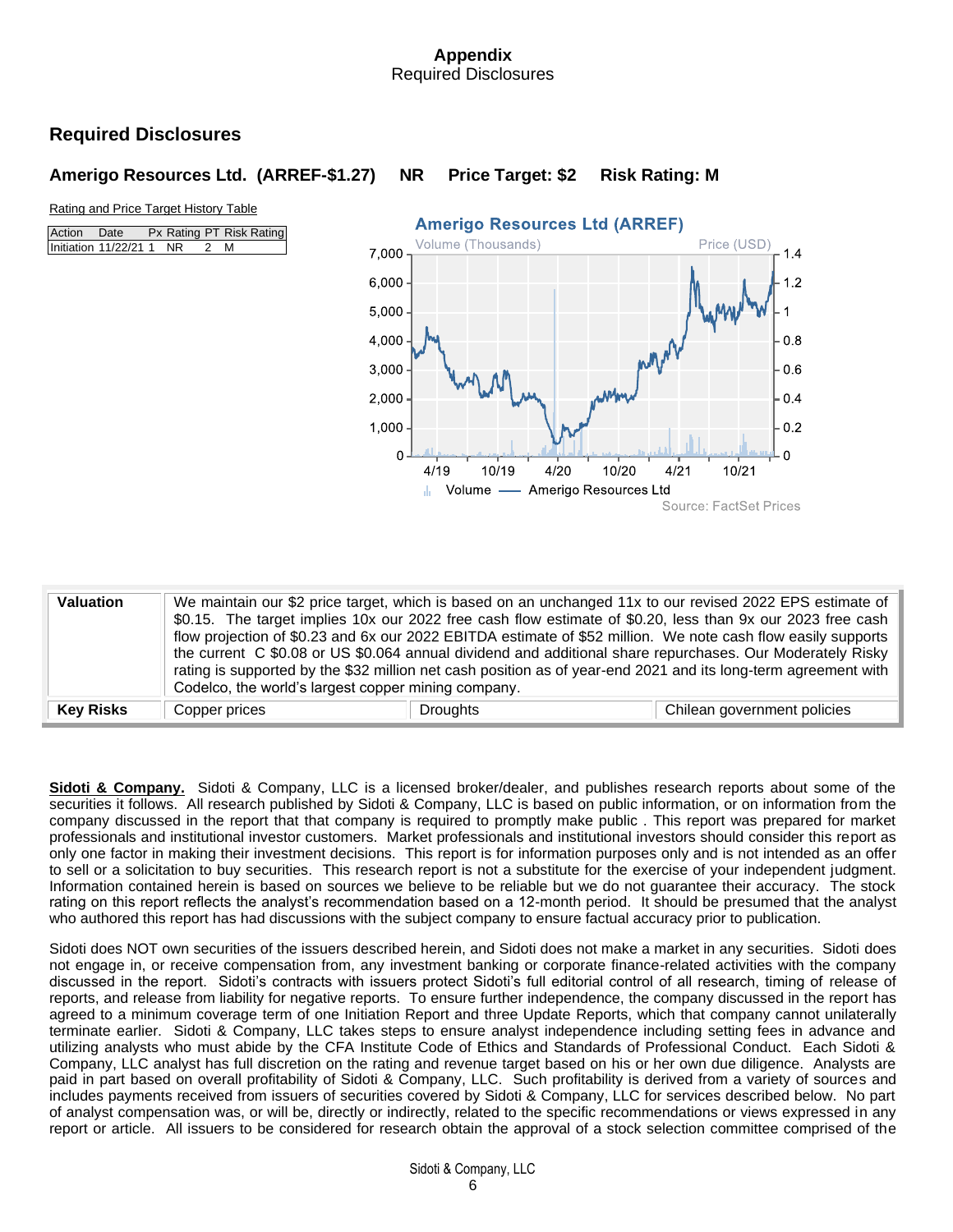Director of Research, the Chief Compliance Officer, and an independent outside person for screening applicants.

**Sidoti** *Company Sponsored Research* **Rating System** The Sidoti & Company, LLC *Company Sponsored Research* rating system consists of *"Moderately Risky*" (M) and "*Highly Risky*" (H) ratings. *"Moderately Risky*" suggests companies, that while still subject to relatively high price volatility, are characterized by more stable and predictable cash flow, a more established operating history, and an operating environment that is somewhat less competitive with a potential for loss of principal. "*Highly Risky*" suggests high risk equities of companies with a short or unprofitable operating history, limited or less predictable revenues, very high risk associated with success, significant financial or legal issues, or a substantial risk/loss of principal. As of 01/14/22 and immediately prior to the publication of this report, Company Sponsored Research provides research on 32 companies, of which 27 (84.4%) are rated Moderately Risky and 5 (15.6%) are rated Highly Risky. *Earnings* targets and opinions concerning the composition of market sectors included in this report reflect analyst judgments as of this date and are subject to change without notice. A risk to our *earnings* targets is that the analyst's estimates or forecasts may not be met. This report contains forwardlooking statements, which involve risks and uncertainties. Actual results may differ significantly from such forward-looking statements. Factors that may cause such differences include, but are not limited to, those discussed in the "Risk Factors" section in the issuer's SEC filings available in electronic format through SEC Edgar filings at [www.sec.gov.](http://www.sec.gov/)

Every company in the Microcap sector bears certain inherent risks and Sidoti & Company, LLC will not provide any company subject to those risks with a rating below moderate because stock in the Microcap segment of the market have many risks that are not as prevalent in Large-Cap, Blue Chips, or even Small-Cap stocks. Often it is these risks that cause Microcap stocks to trade at discounts to their peers. The most common of these risks is liquidity risk, which is typically caused by small trading floats and very low trading volume which can lead to large spreads and high volatility in stock price. In addition, Microcaps tend to have significant company specific risks that contribute to lower valuations. Investors need to be aware of the higher probability of financial default and higher degree of financial distress inherent in the Microcap segment of the market.

Sidoti & Company policy is to update research reports as and when the Research Analyst and Research Management deem appropriate, based on developments with the issuer, the sector, or the market that may have a material impact on the research views or opinions stated therein. In addition, certain Research publications are intended to be updated on a regular periodic basis (weekly/monthly/quarterly/annual) and will ordinarily be updated with that frequency, unless the Research Analyst and Research Management determine that a different publication schedule is appropriate based on current conditions.

Sidoti & Company Research does not provide individually tailored investment advice. Sidoti & Company Research has been prepared without regard to the circumstances and objectives of those who receive it. Sidoti & Company recommends that investors independently evaluate particular investments and strategies, and encourages investors to seek the advice of a financial adviser. The appropriateness of an investment or strategy will depend on an investor's circumstances and objectives. The securities, instruments, or strategies discussed in Sidoti & Company Research may not be suitable for all investors, and certain investors may not be eligible to purchase or participate in some or all of them. Sidoti & Company Research is not an offer to buy or sell or the solicitation of an offer to buy or sell any security/instrument or to participate in any particular trading strategy. The value of and income from your investments may vary because of changes in interest rates, foreign exchange rates, default rates, prepayment rates, securities/instruments prices, market indexes, operational or financial conditions of companies or other factors. There may be time limitations on the exercise of options or other rights in securities/instruments transactions. Past performance is not necessarily a guide to future performance. Estimates of future performance are based on assumptions that may not be realized. If provided, and unless otherwise stated, the closing price on the cover page is that of the primary exchange for the subject company's securities/instruments.

These opinions may not fit to your financial status, risk and return preferences. For this reason, to make an investment decision by relying solely to this information stated here may not bring about outcomes that fit your expectations. The trademarks and service marks contained in Sidoti & Company Research are the property of their respective owners. Third-party data providers make no warranties or representations relating to the accuracy, completeness, or timeliness of the data they provide and shall not have liability for any damages relating to such data.

Investors should consider Sidoti & Company Research as only a single factor in making their investment decision. For valuation methodology and risks associated with any recommendation, rating or price target referenced in this research report, please contact the Client Support Team as follows: US/Canada +1 212-453-7000. Alternatively you may contact your investment representative or Sidoti & Company Research at 1177 Avenue of the Americas 5<sup>th</sup> Floor, (Attention: Director of Research), New York, NY 10036 USA.

**Compensation**. Sidoti & Company, LLC receives a flat fee of \$40,000, renewable annually from the company discussed in Company Sponsored Research reports for the creation and dissemination of an Initiation Report and three Update Reports. The purpose of the fee is to subsidize the high costs of research and monitoring. Sidoti holds multiple conferences a year and charges a fee up to \$6,000 per conference to presenting companies depending on the event. Sidoti does not currently have a current investment banking services relationship with companies discussed in Company Sponsored Research Reports, or contemporaneously with any other companies discussed in other (Sidoti) Company Sponsored Research reports. Investment banking services, as defined under FINRA Rule 2241, include, among other things, acting as an underwriter in, or as a member of the selling group in, a securities underwriting. Sidoti's role in any issuer's investment banking transaction can be viewed in that issuer's filings at www.sec.gov.